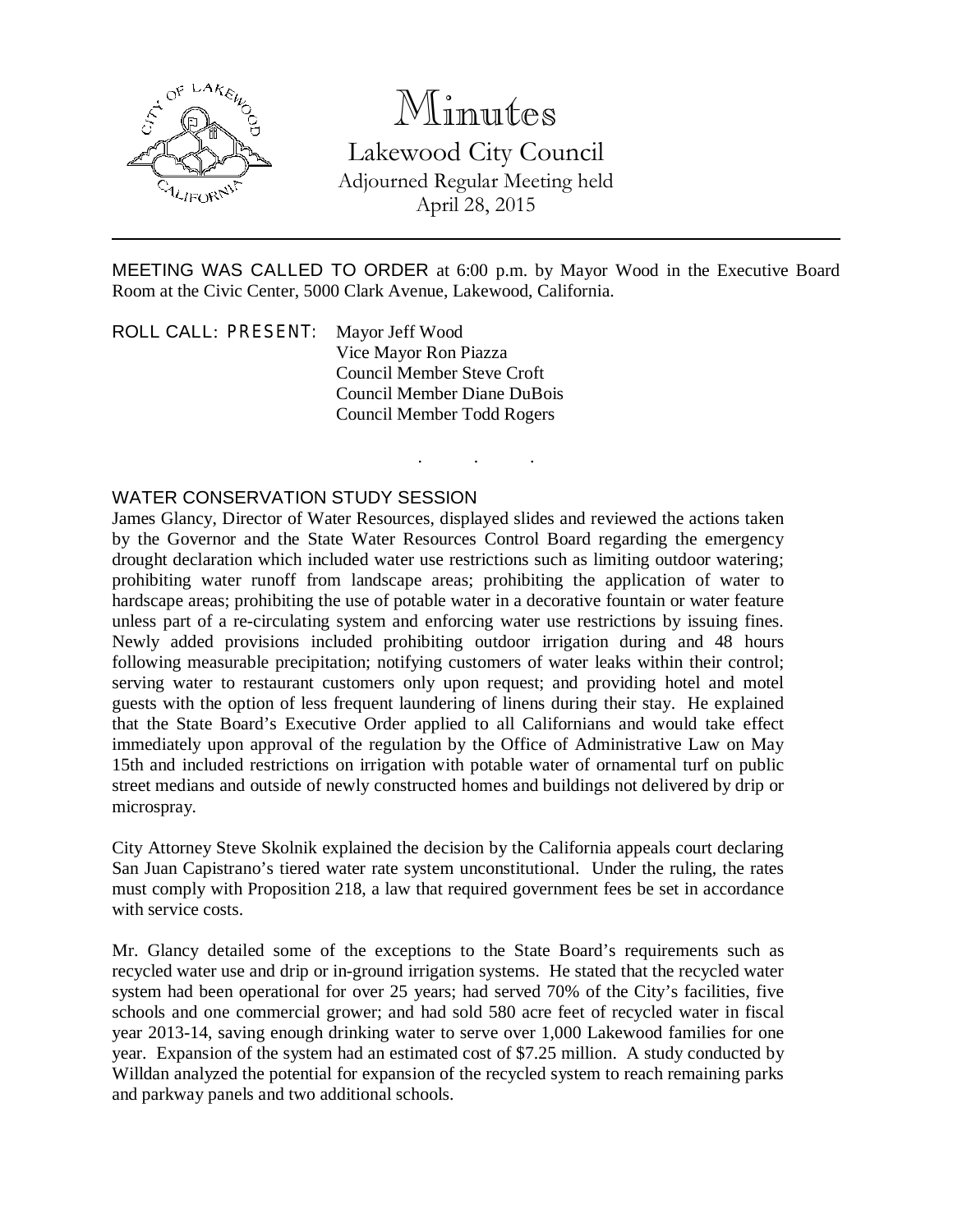City Council Minutes April 28, 2015 Page 2

### WATER CONSERVATION STUDY SESSION - Continued

Administrative Services Director Diane Perkin reported on the fiscal impact of water conservation in terms of revenue, metered rate, consumption and weather. She projected a rate increase of ten percent per year through fiscal year 2020 and identified some of the Capital Improvement Projects that would be deferred.

Park Superintendent Philip Lopez described the impacts of water conservation on the City's landscape and recreation programs. He illustrated some of the effects of reduced watering on the ball fields, medians and parks. He identified water conserving options such as drought tolerant planting, decomposed granite, weather station with irrigation control, and artificial turf on the medians; changing the irrigation method for trees; and the use of recycled water and a water wagon in high profile areas.

Lisa Rapp, Director of Public Works, reported that a Prop 84 Grant had been submitted through the Gateway Management Authority for a project to re-landscape the side panels on Paramount Boulevard and that Willdan had been requested to provide a proposal for a conceptual landscape design to be considered as a new potential standard for medians.

Lisa Litzinger, Director of Recreation and Community Services, discussed the water conservation efforts related to City programs and at the pools such as continuing to hold no water special events or activities at the parks, planning no changes to the aquatics programs, and keeping the urban stream at the Centre turned off. She stated that by using the neighborhood park concept and adjusting the wading pool schedules, a 33% reduction in water usage had been achieved from 2008 to 2013.

Tree and Hardscape Manager Grant Pickering explained the effects of the drought on City trees stating that if the trees did not receive adequate irrigation, their physical condition would decline affecting residents and users of streets and parks, Lakewood's status as a Tree City USA and the costs associated with removal and future trimmings. He added that the Master Tree List Plan would require updating to include more drought tolerant tree species.

Assistant Director of Community Development, Patrick McGuckian, identified water conservation practices such as encouraging the uses of drought tolerant landscaping and water conserving irrigation technology. Additional conservation efforts included the enforcement of the required retrofit of residential remodeling projects with low volume flush toilets and low volume shower heads.

Neighborhood Preservation Manager Sharon Guidry stated that there would be continued code enforcement of property nuisances thereby requiring that trees and shrubs be watered; that alternatives to existing landscaping be considered; and that dead lawns be replaced with shrubs and drought tolerant landscaping.

Mr. Glancy reported that the public education campaign targeted only outdoor water use, turf removal, subsurface irrigation and water-wise device rebates.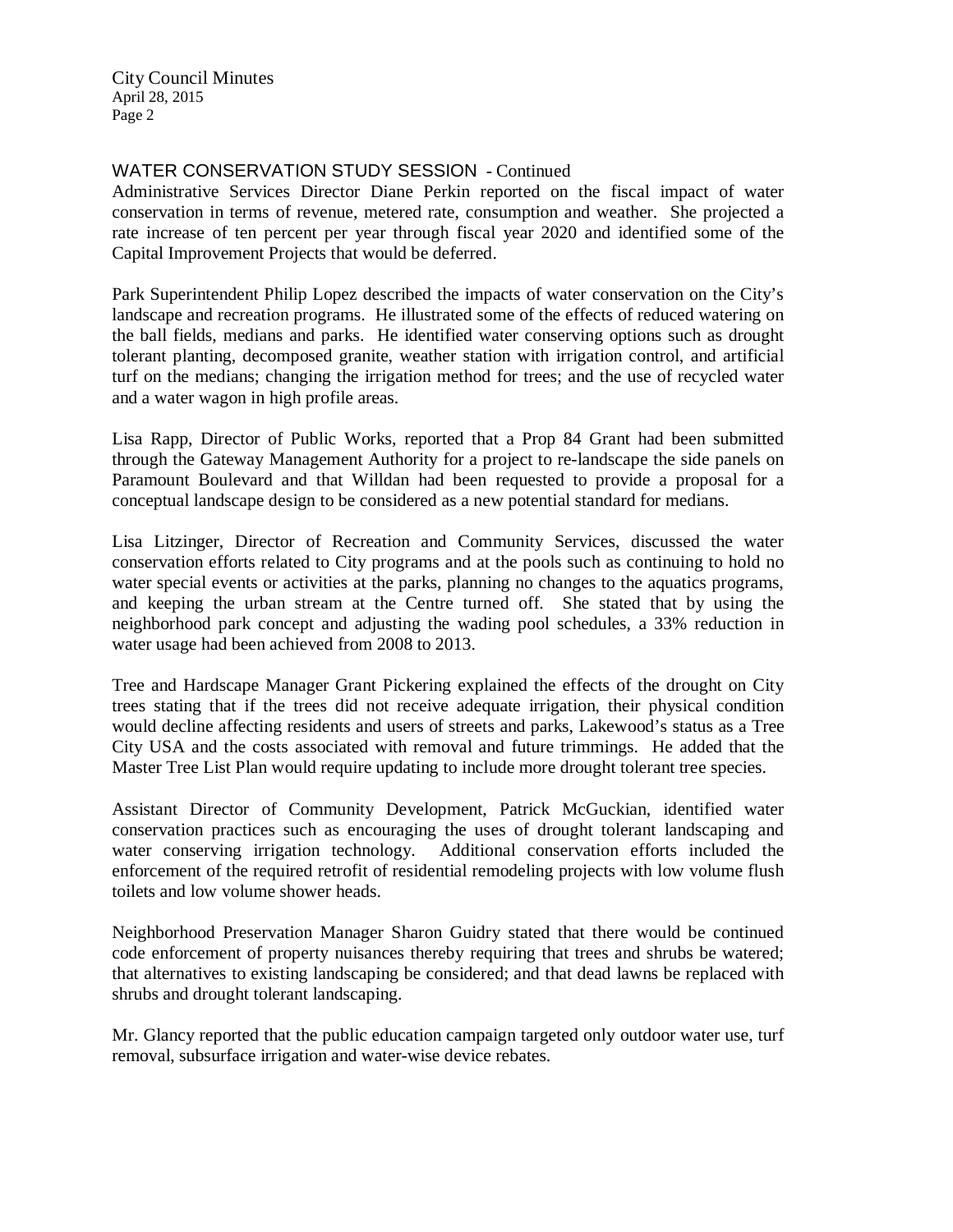City Council Minutes April 28, 2015 Page 3

## WATER CONSERVATION STUDY SESSION - Continued

Public Information Officer Bill Grady reviewed the City's efforts to communicate water use restrictions to residents and businesses by explaining that there had been an ongoing public information campaign along with the online eMagazine and *Lakewood Community News* articles regarding water rules, rebates and conservation tips and signage when recycled water had been used.

Ms. Perkin and Mr. Glancy added that some of the planned methods of communicating the restrictions included a modified water bill to compare current and past usage; the development of separate letters for the different types of water customers: residential, businesses and sit-down restaurants and lounges; offering the option to install advanced meter technology as a fee for service; and information in the recreation catalog.

Mr. Glancy concluded by stating that it was recommended that the City Council appropriate \$50,000 from the General Fund for advanced weather-based irrigation controllers.

In response to questions from Mayor Wood and Council Member Croft regarding tree trimming modifications, Mr. Pickering reported that options had been discussed with West Coast Arborists to reduce the volume of the City's trees to reduce water use noting that some species of trees required a certain amount of trimming for overall preservation.

Ms. Rapp added that the Street Tree Master Plan would be reviewed for recommended changes and updates to include more drought tolerant species.

Mr. Glancy and Mr. Lopez confirmed for Council Member DuBois that drip and microspray systems could easily be installed onto existing systems with quick conversion kits and that additional instructions on water-saving landscaping tips could be found on the City's website.

Responding to Council Member DuBois' inquiry, Ms. Guidry stated that continued enforcement of brown lawns would be based on complaints received.

Council Member Rogers requested additional information be provided at a future study session on the safety of the ballparks with reduced watering, the status on the bill regarding brown lawns, and the status of Lakewood's watering system upgrade options.

Vice Mayor Piazza requested a presentation on the usage and benefits of recycled water in the City.

COUNCIL MEMBER ROGERS MOVED AND COUNCIL MEMBER DUBOIS SECONDED TO APPROPRIATE \$50,000 FROM THE GENERAL FUND FOR ADVANCED WEATHER-BASED IRRIGATION CONTROLLERS. UPON ROLL CALL VOTE, THE MOTION WAS APPROVED:

AYES: COUNCIL MEMBERS: DuBois, Rogers, Piazza, Croft and Wood NAYS: COUNCIL MEMBERS: None